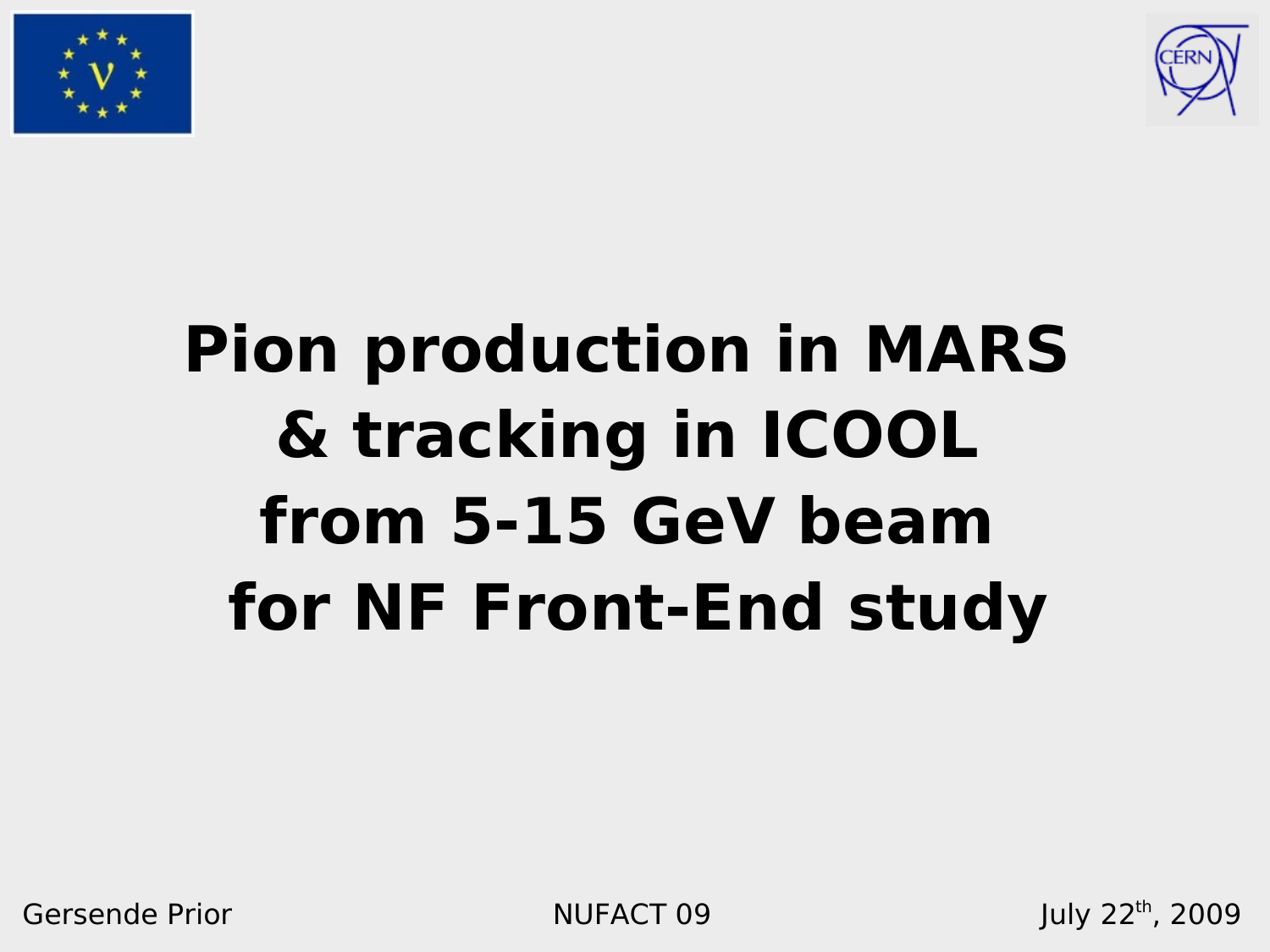## **This is an update on:**

#### **Comparison of MARS BNL and MARS CERN codes.**

**Comparison between ST2 and ST2a for particle production @5-8-14 GeV (MARS @CERN).**

**Pions yield (ST2a - MARS @CERN) and tracking (ST2a ICOOL deck) @5-8-14 GeV.**

#### **Still need to be done:**

- **re-run with updated CERN MARS code**
- **run all energy bins**
- **compare to HARP LA/FA yields**
- **tracking with an ICOOL ST2 deck**

July 22 2 th 2009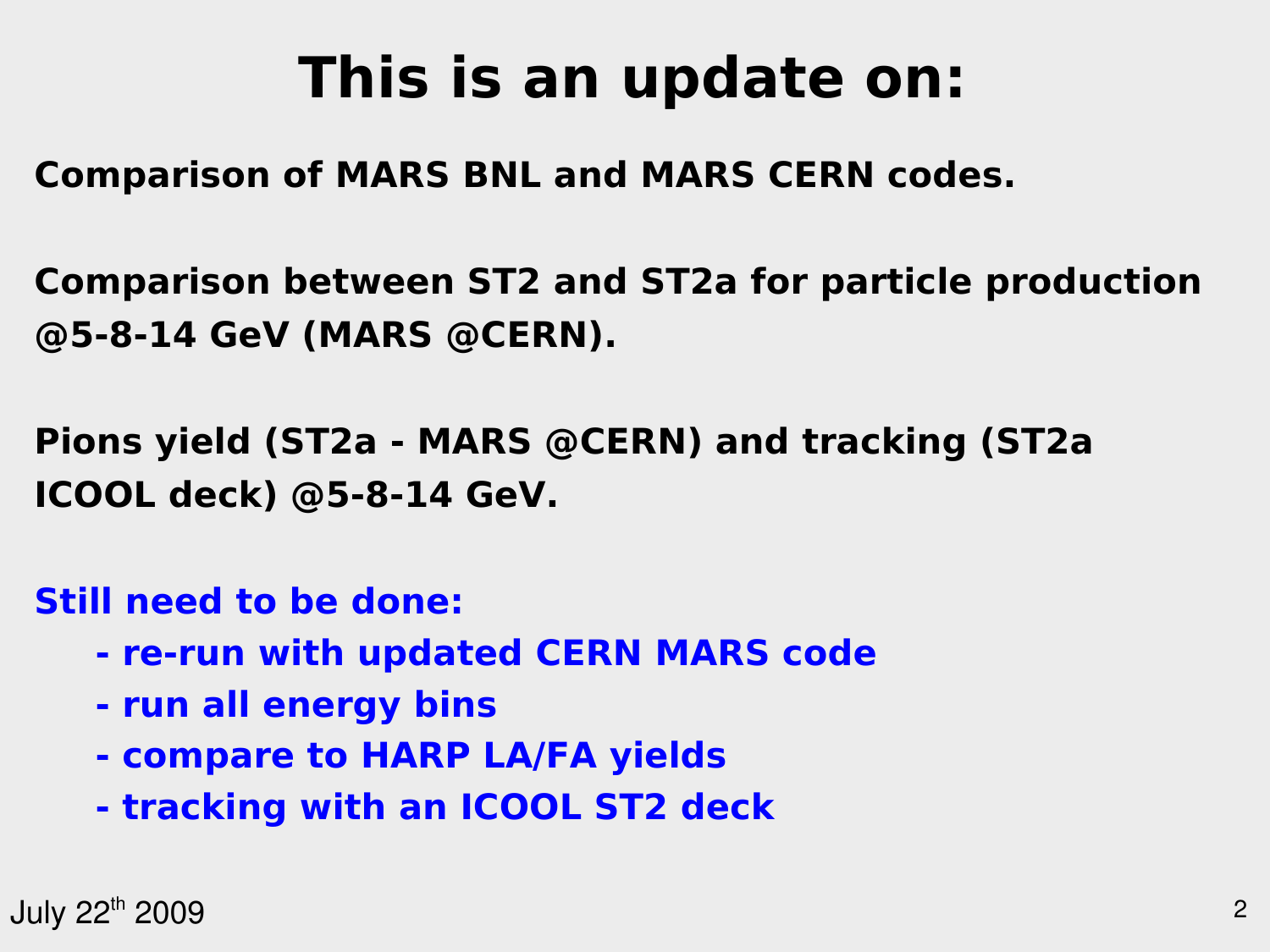#### **MARS BNL and CERN codes (1/)**

**Two different versions of the MARS code:**

- **CERN (last update: 16th March 2009)**
- **BNL (last update: 1st May 2009).**

**Comparison of the codes using 100000 MARS particles for 5-8-14 GeV beams with ST2 field map.**

**Look at particle yield at z = 50 m and 40 < Ekin < 180 MeV.**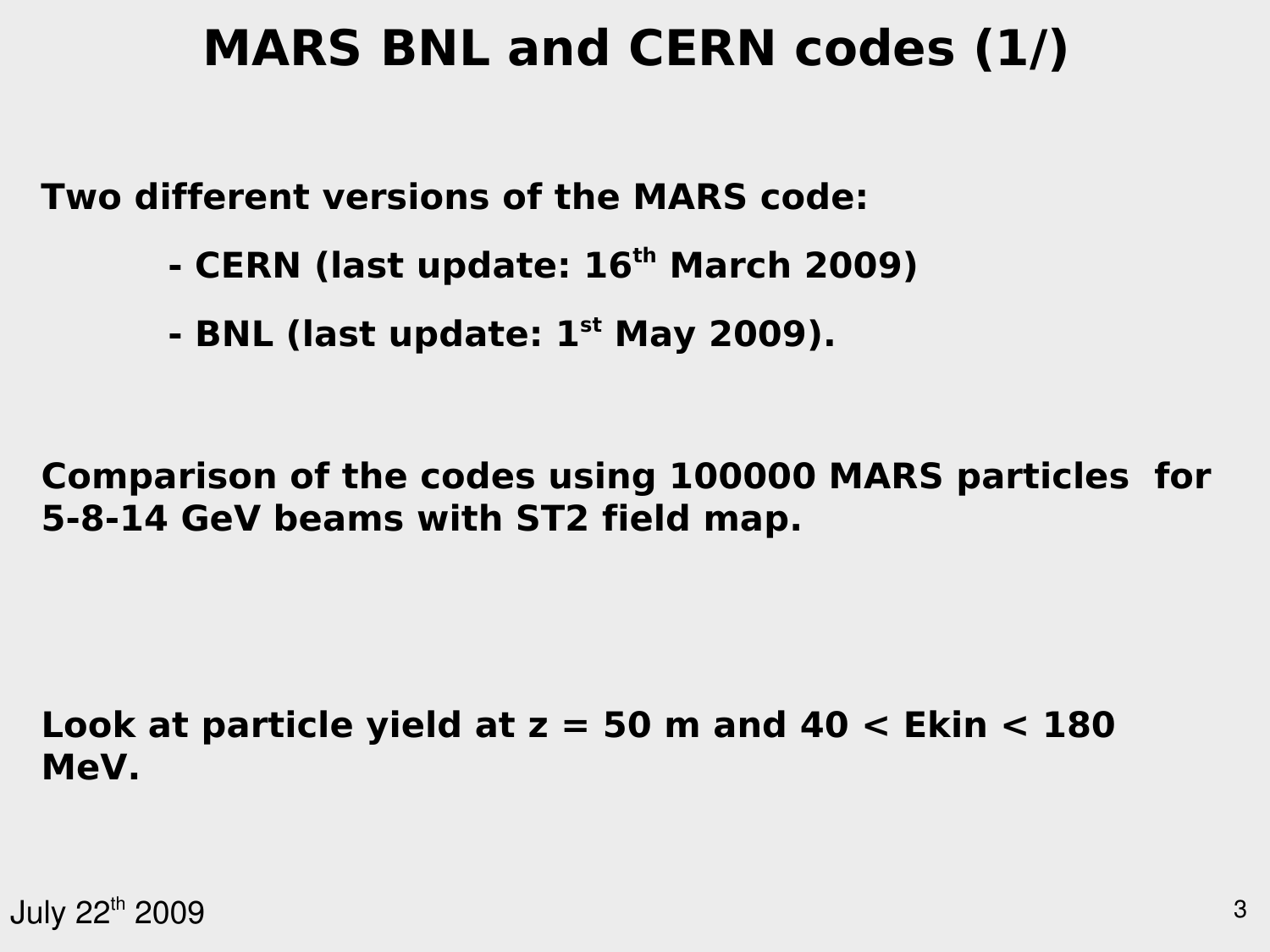#### **MARS BNL and CERN codes (2/)**

@5 GeV +8%  $\pi^+$ , -10%  $\pi^-$ , -4.5%  $\mu^+$ , +1.5%  $\mu^-$ .



July 22 $^{\rm th}$  2009  $^{\rm 4}$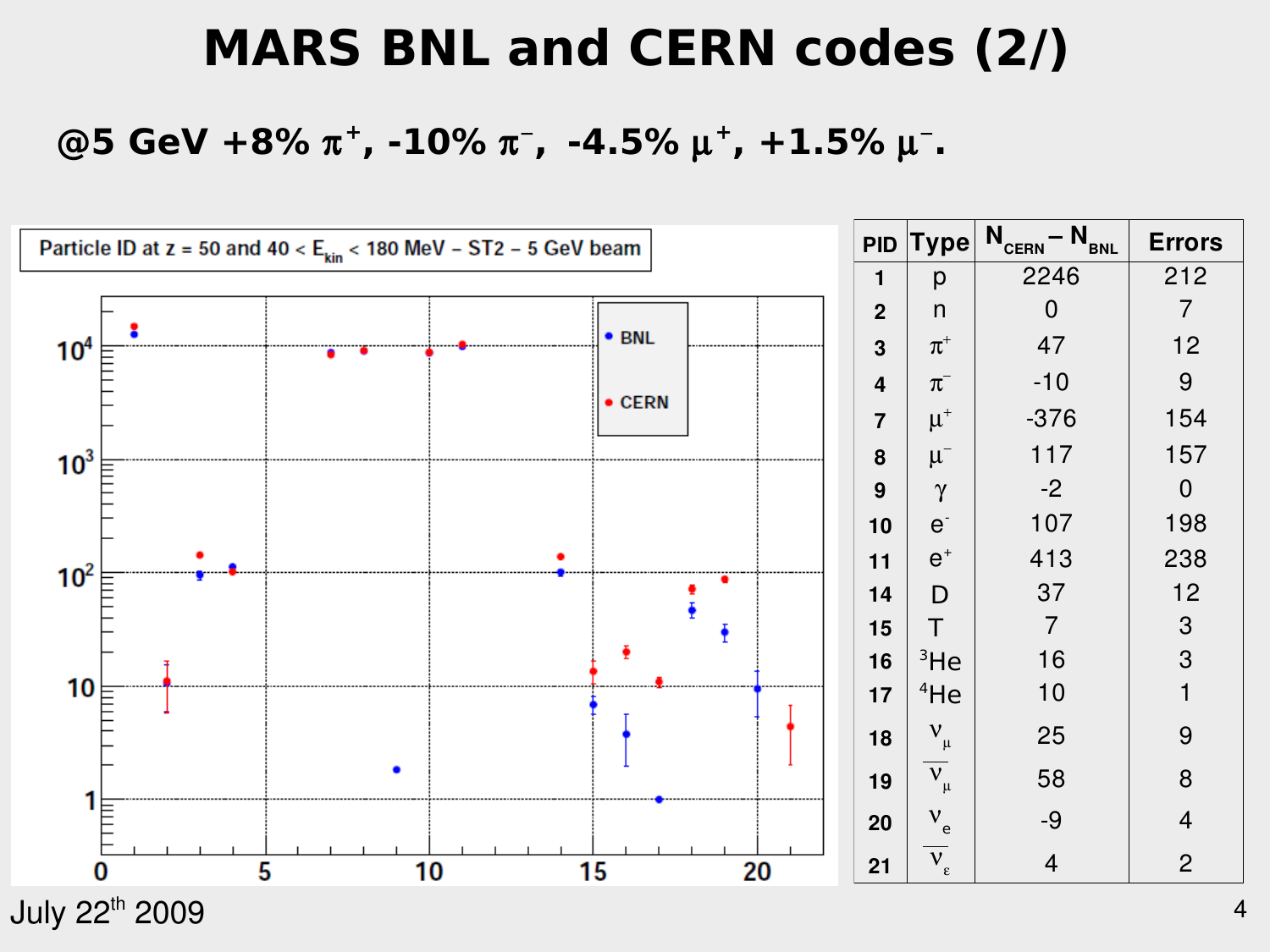#### **MARS BNL and CERN codes (3/)**

#### **@8 GeV -18%**  $\pi^+$ **, +23%**  $\pi^-$ **, -2.5% μ<sup>+</sup>, +7% μ<sup>-</sup>.**

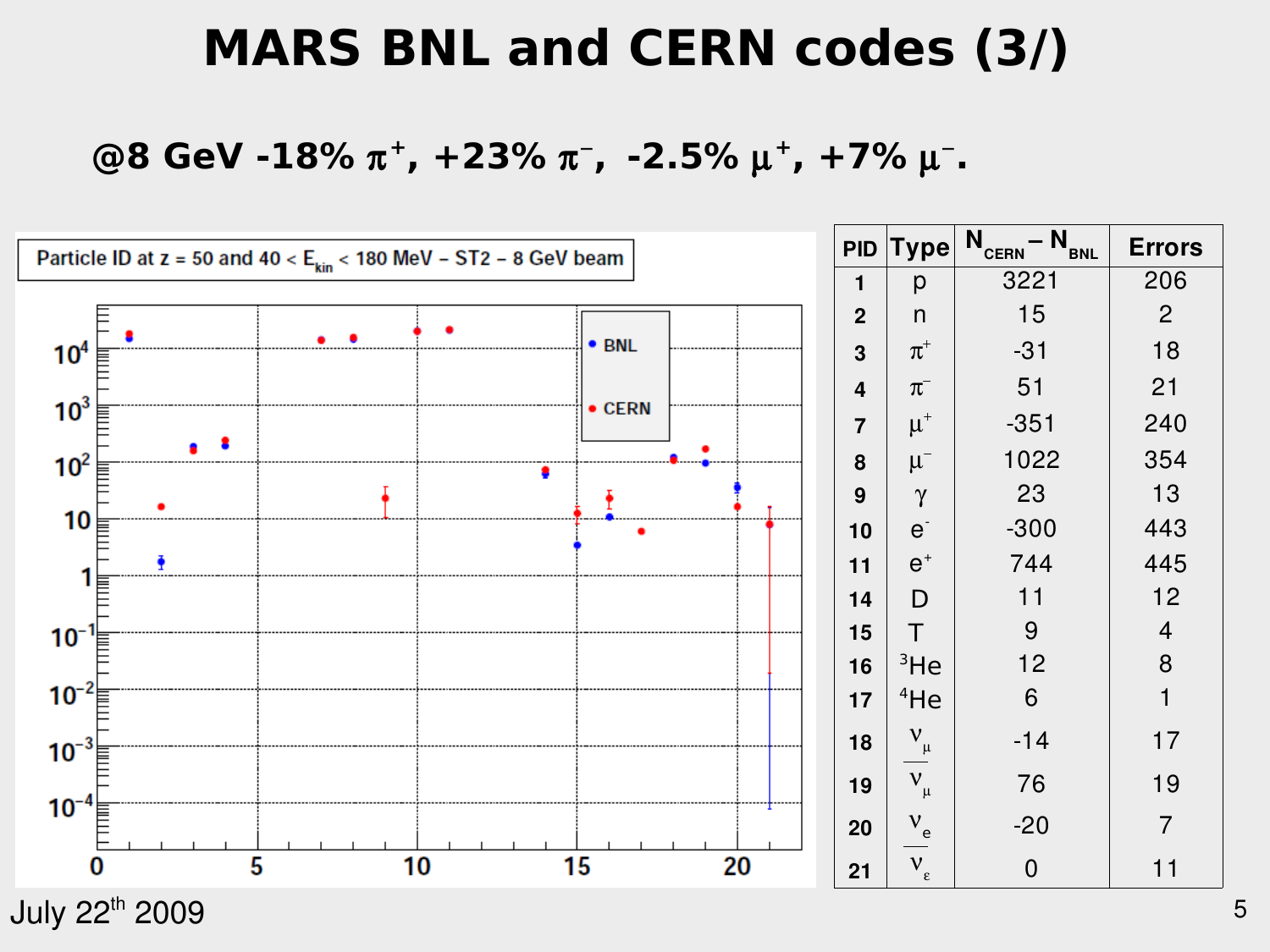### **MARS BNL and CERN codes (4/)**

#### @14 GeV -10%  $\pi^+$ , +37.5%  $\pi^-$ , +1%  $\mu^+$ , +6%  $\mu^-$ .



July 22 $^{\rm th}$  2009  $^{\rm 6}$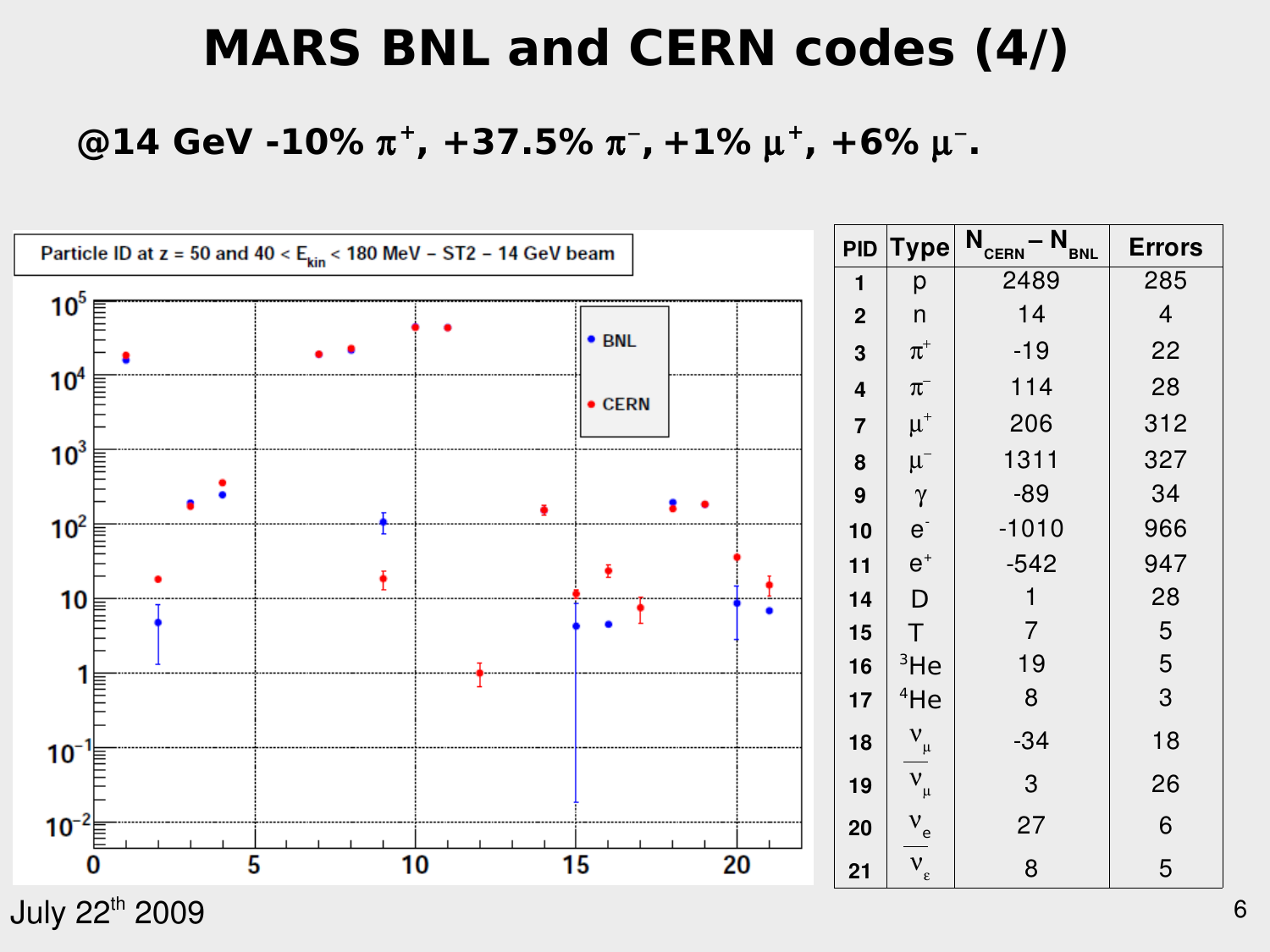## **ST2 & ST2a magnets geometry**

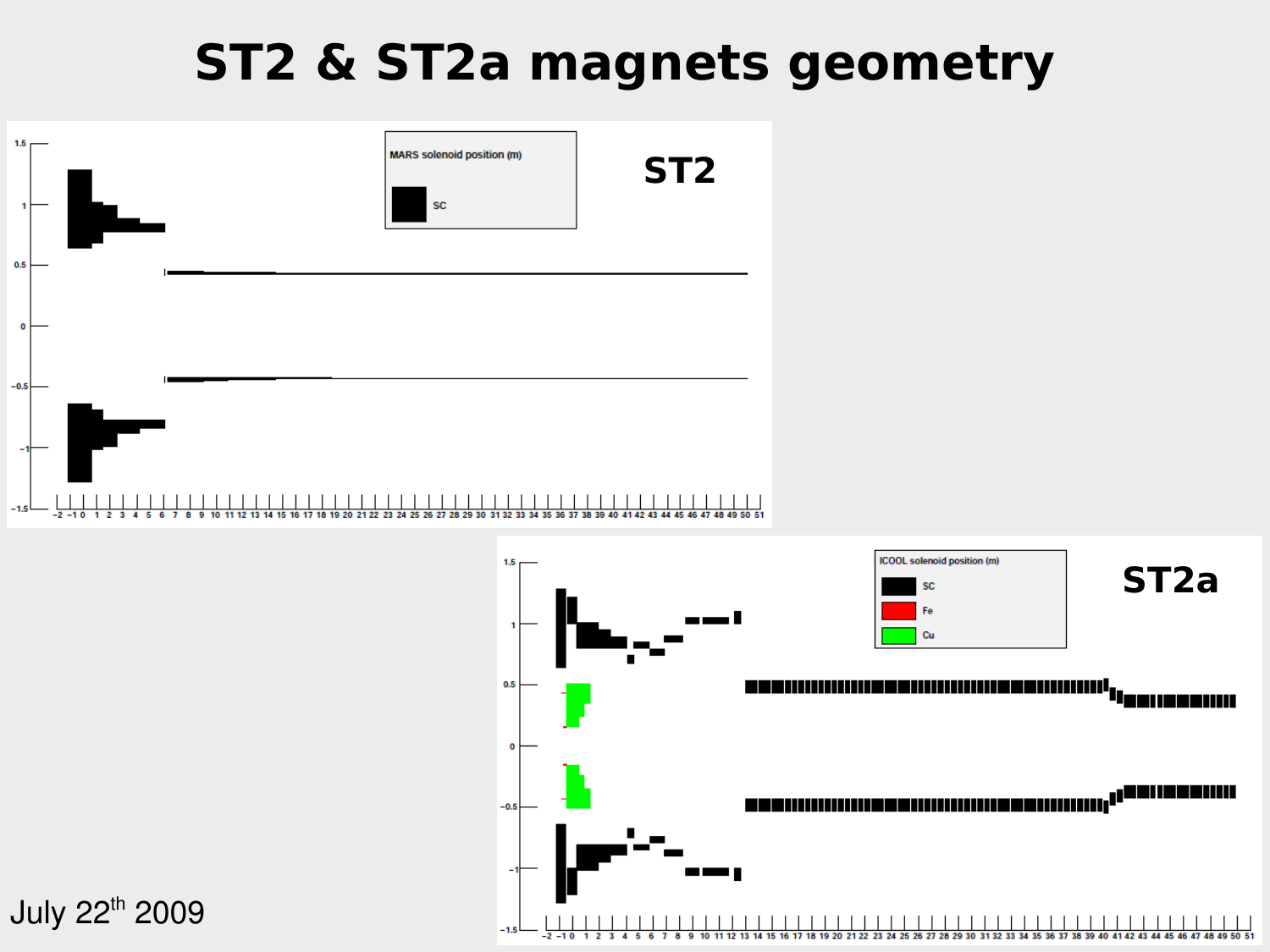## **ST2 & ST2a field map**

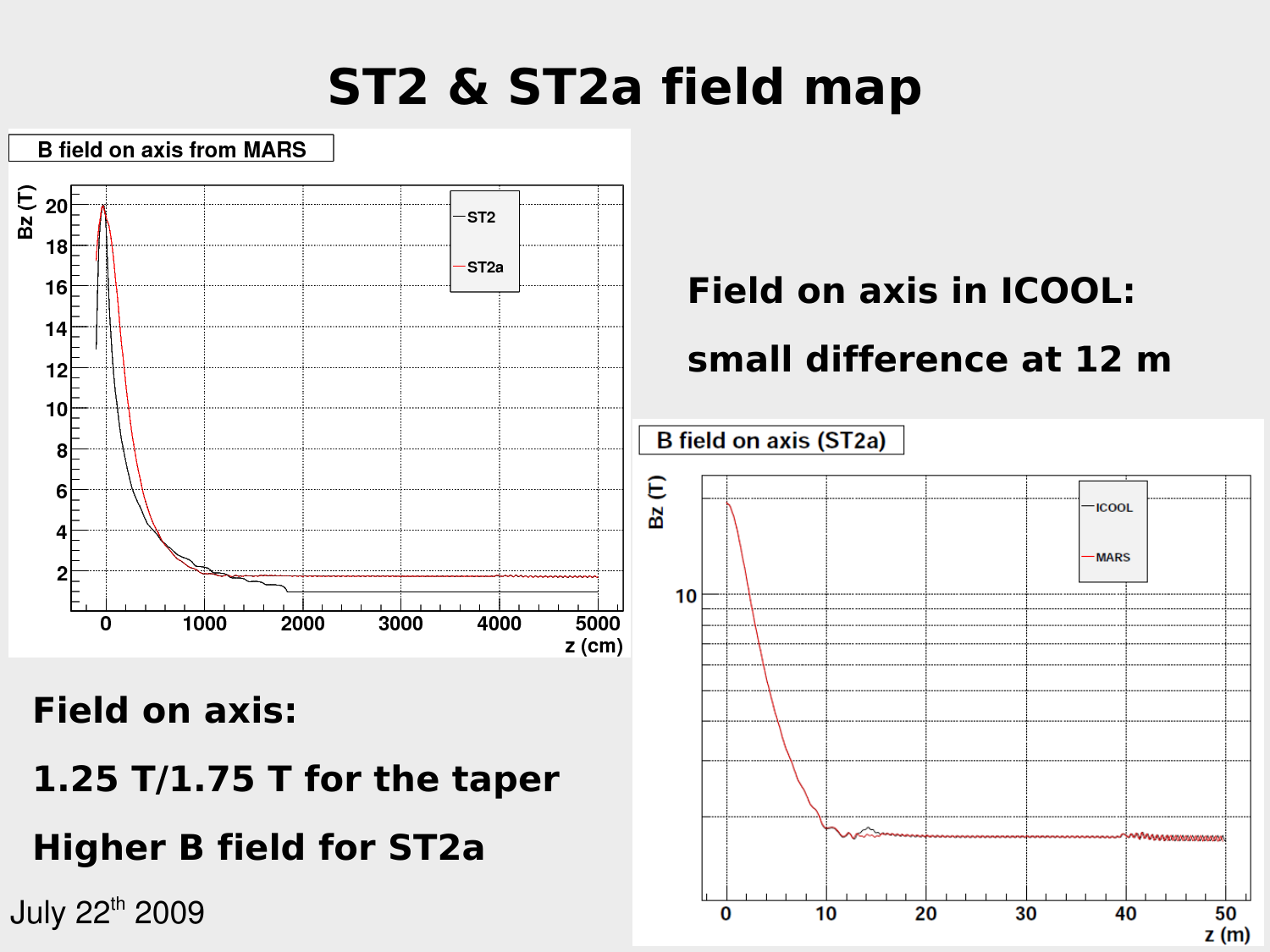#### **Particle production using ST2/ST2a**

@5 GeV  $\sim$ 5% increase in  $\mu^+$  and  $\sim$ 1% loss in  $\mu^-$ .

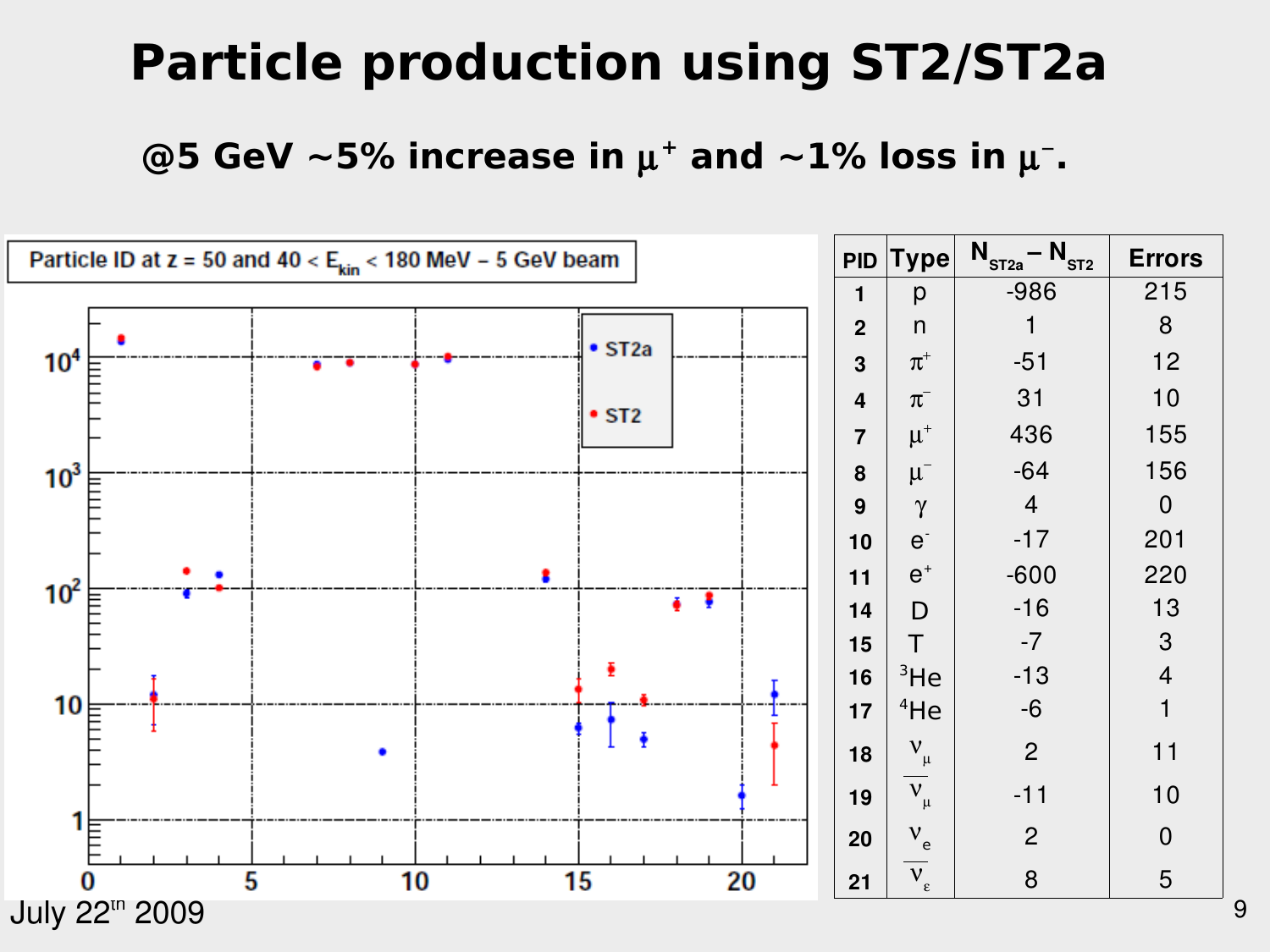### **Particle production using ST2/ST2a**

@8 GeV  $\sim$  2% increase in  $\mu^+$  and  $\sim$  3.5% increase in  $\mu^-$ .

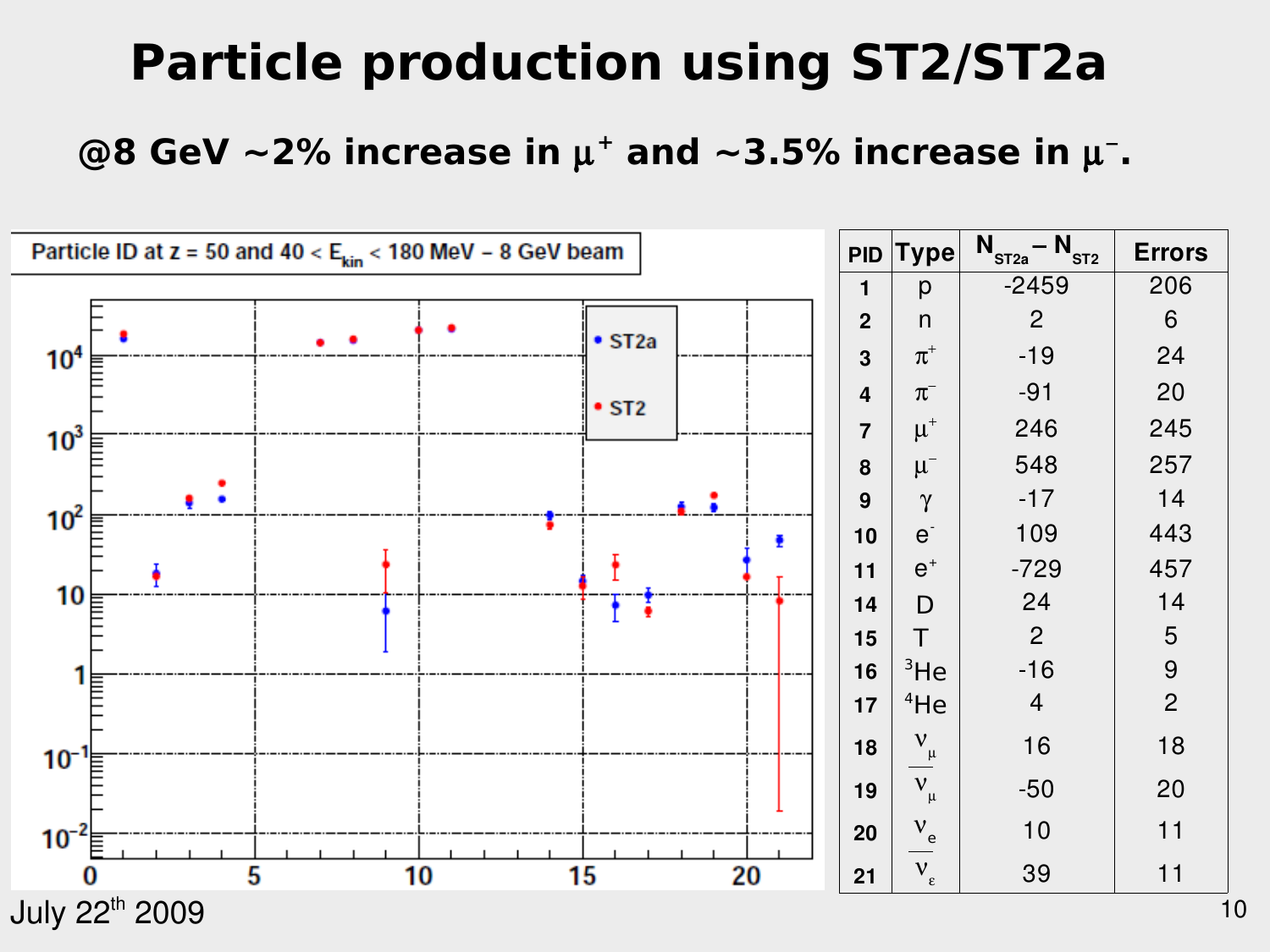### **Particle production using ST2/ST2a**

@14 GeV ~5.5% increase in  $\mu^+$  and ~3% increase in  $\mu^-$ .

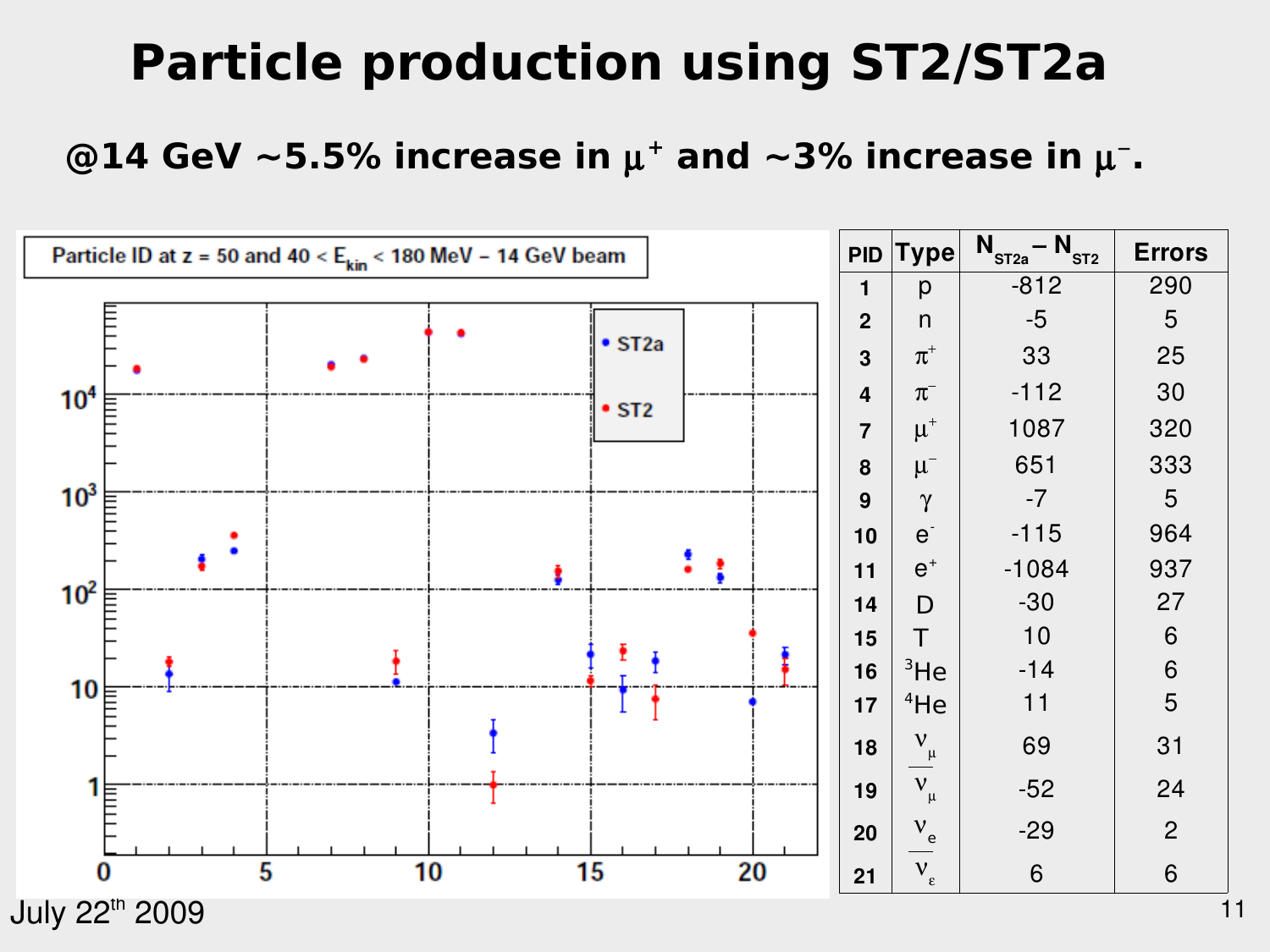## **Pions production & survival (1/)** Pions lost for R  $> 7$  cm or p<sub>r</sub>  $> 400$  MeV/c.



#### **Fraction of pions accepted:**

**+ : 6% (5 GeV) – 7% (8 GeV) – 9% (14 GeV)**

**: 5% (5 GeV) – 6% (8 GeV) – 7% (14 GeV)**

 $July 22<sup>th</sup> 2009$  12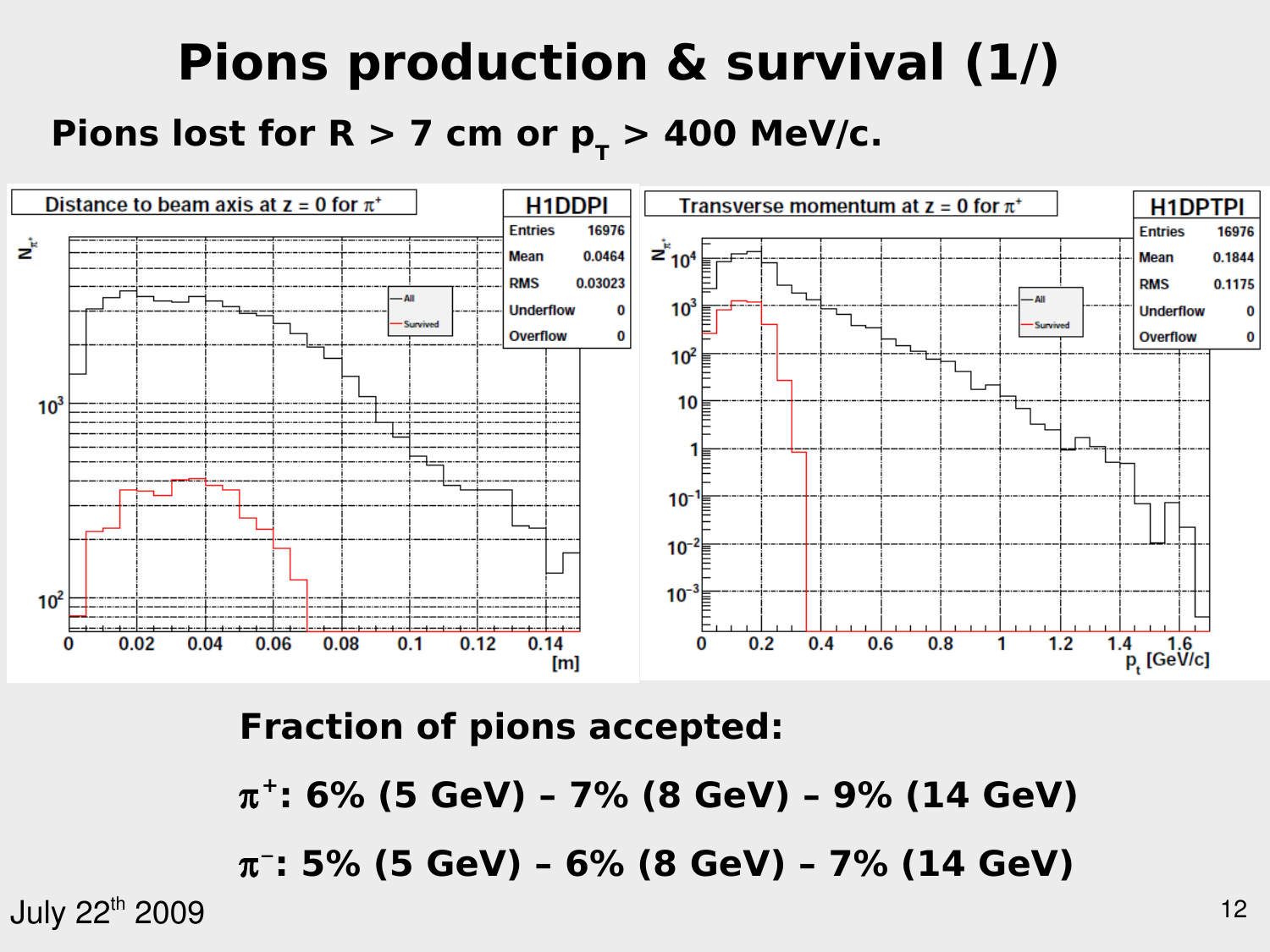## **Pions production & survival (2/)**



**Between 8 - 14 GeV:**

**up to 6% gain**

**up to 9% gain**

**Between 5 - 8 GeV:**

**up to 28% gain**

**up to 27% gain**

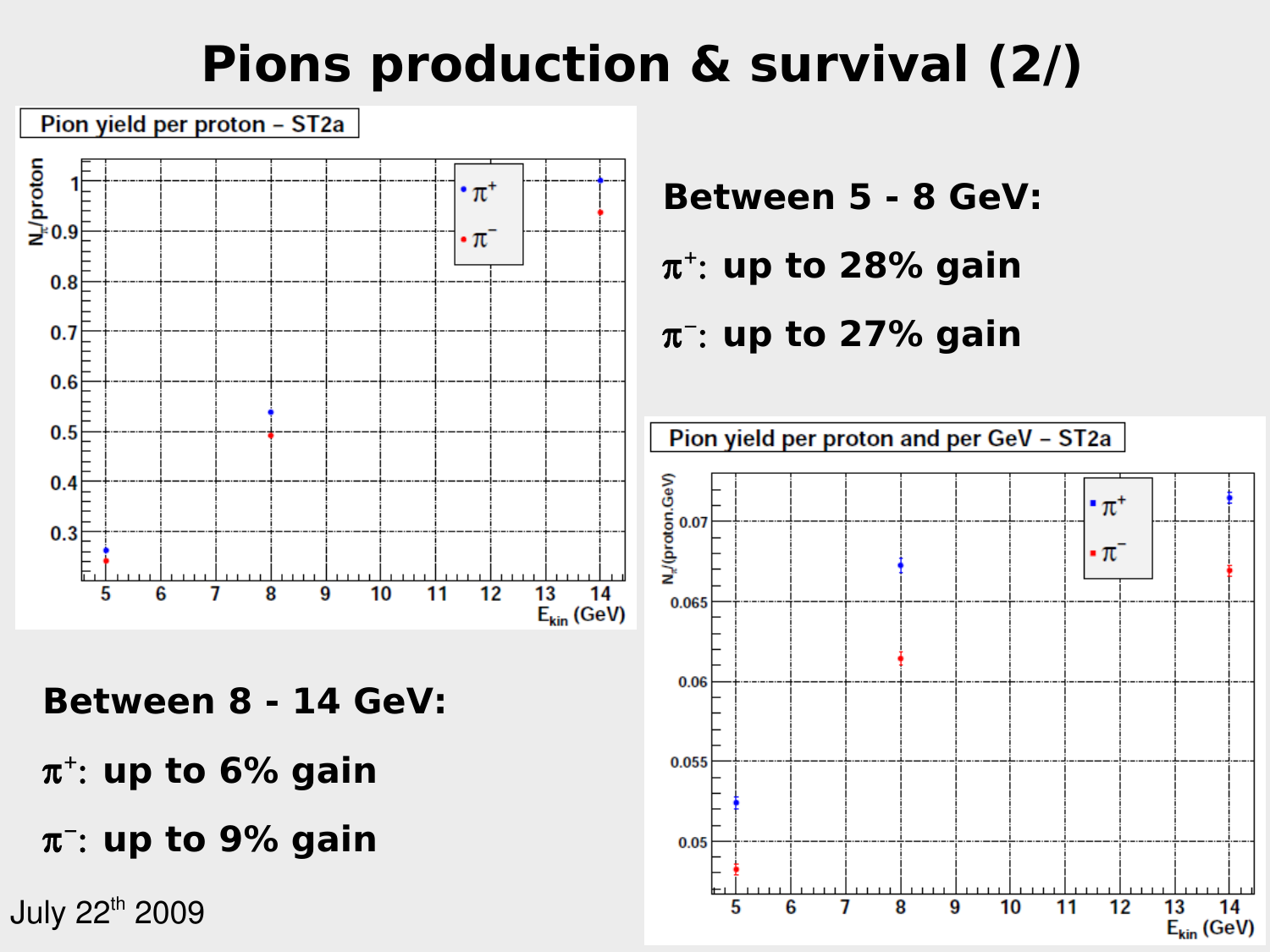## **Pions production & survival (3/)**

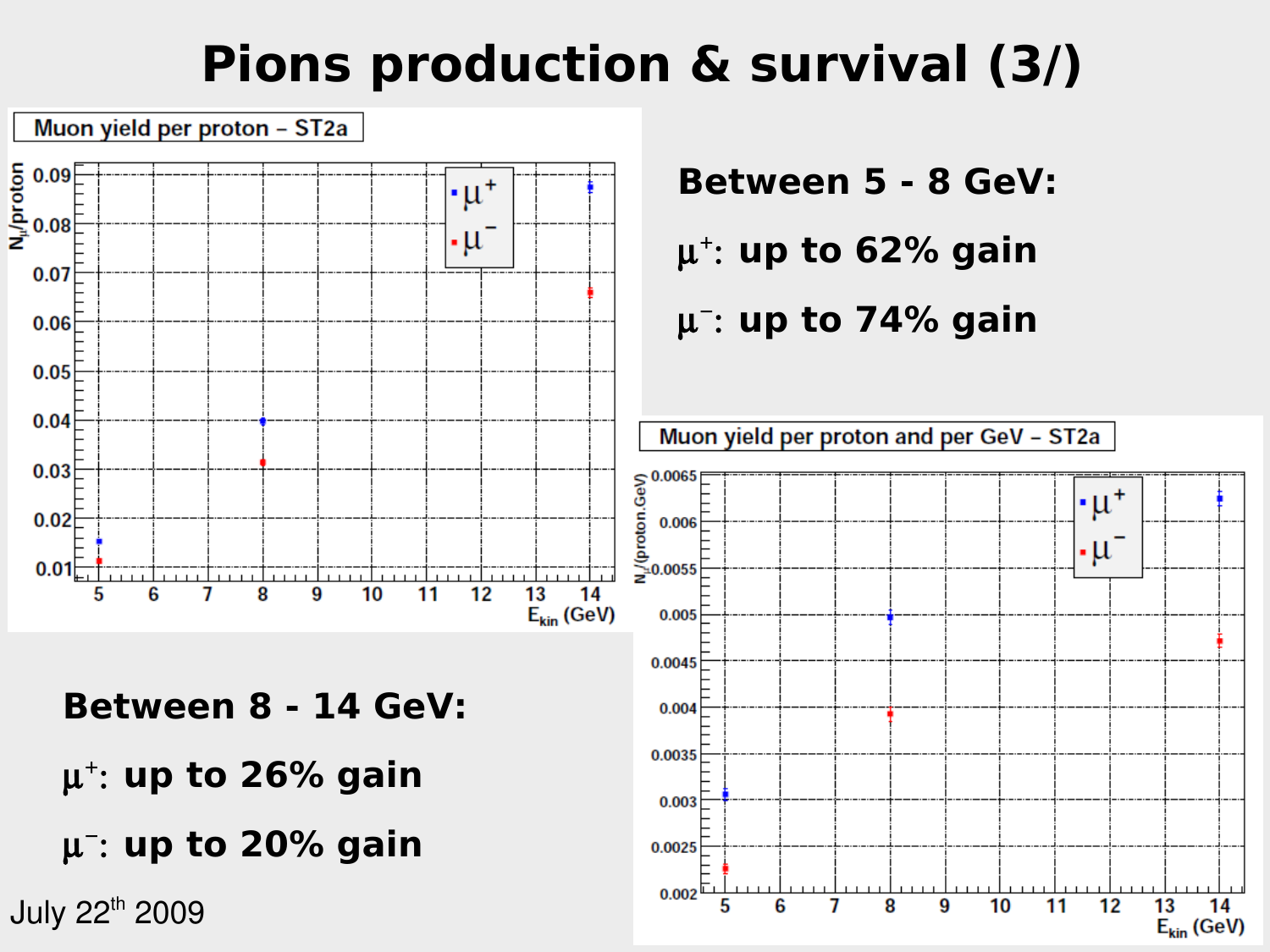## **Pions production and survival (4/)**



**Fraction compared to number of pions in the region:**

**19% in HARP FA region**

**2.5% in HARP LA region**

**4% out of HARP regions**

**+ @ 5 GeV:**

**916 (60%) in HARP FA region**

**349 (23%) in HARP LA region**

**266 (17%) out of HARP regions**

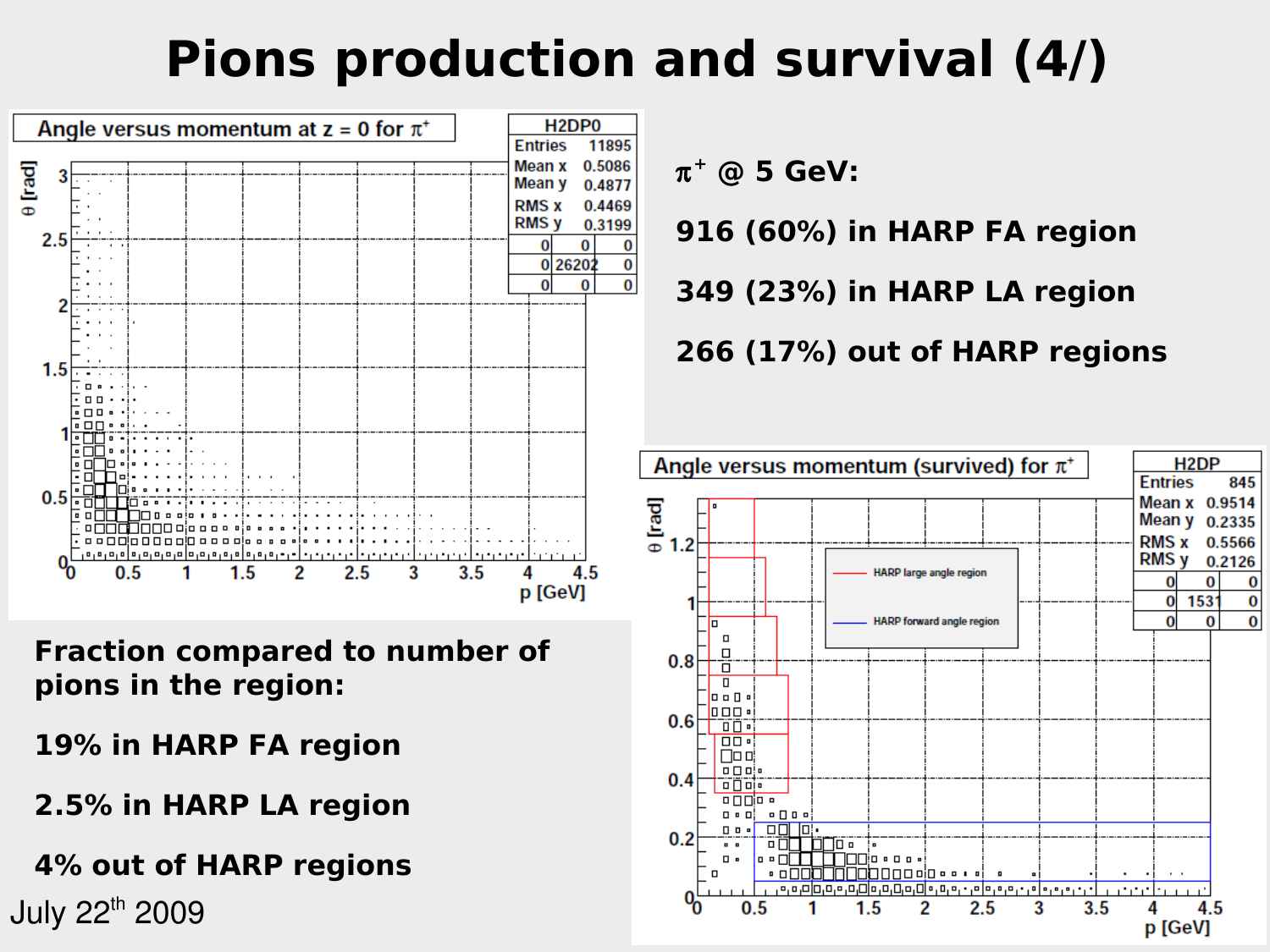## **Pions production and survival (5/)**



**Fraction compared to number of pions in the region:**

**19% in HARP FA region**

**2% in HARP LA region**

**3% out of HARP regions**

 **@ 5 GeV:**

**645 (57%) in HARP FA region**

**312 (28%) in HARP LA region**



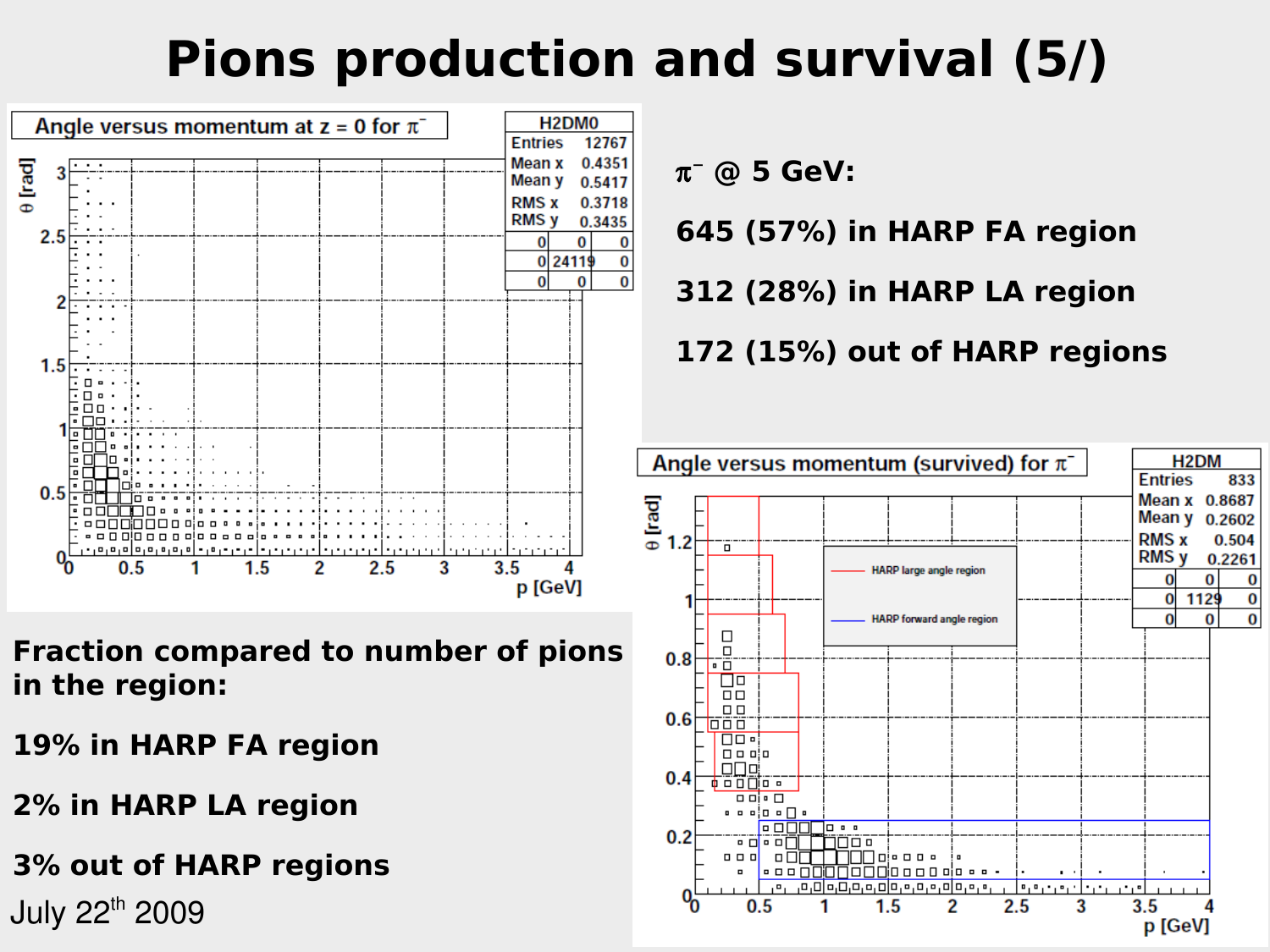## **Pions production and survival (6/)**



**Fraction compared to number of pions in the region:**

**19% in HARP FA region**

**2% in HARP LA region**

**6% out of HARP regions**

 **@ 8 GeV:**

**2656 (67%) in HARP FA region**

**445 (11%) in HARP LA region**

**872 (22%) out of HARP regions**

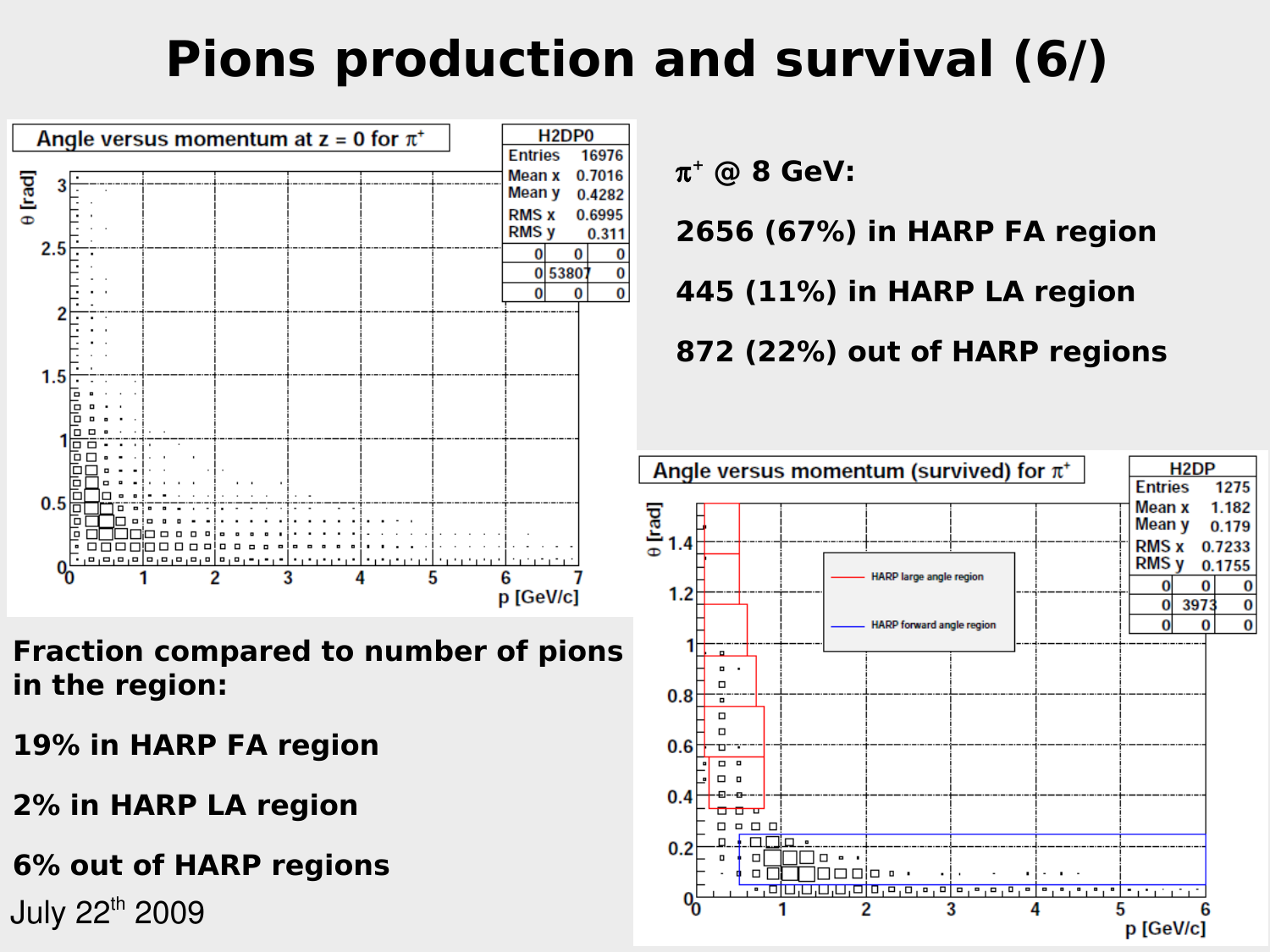## **Pions production and survival (7/)**



**Fraction compared to number of pions in the region:**

**18% in HARP FA region**

**2% in HARP LA region**

**5% out of HARP regions**

 **@ 8 GeV:**

**1955 (62%) in HARP FA region**

**564 (18%) in HARP LA region**

**622 (20%) out of HARP regions**

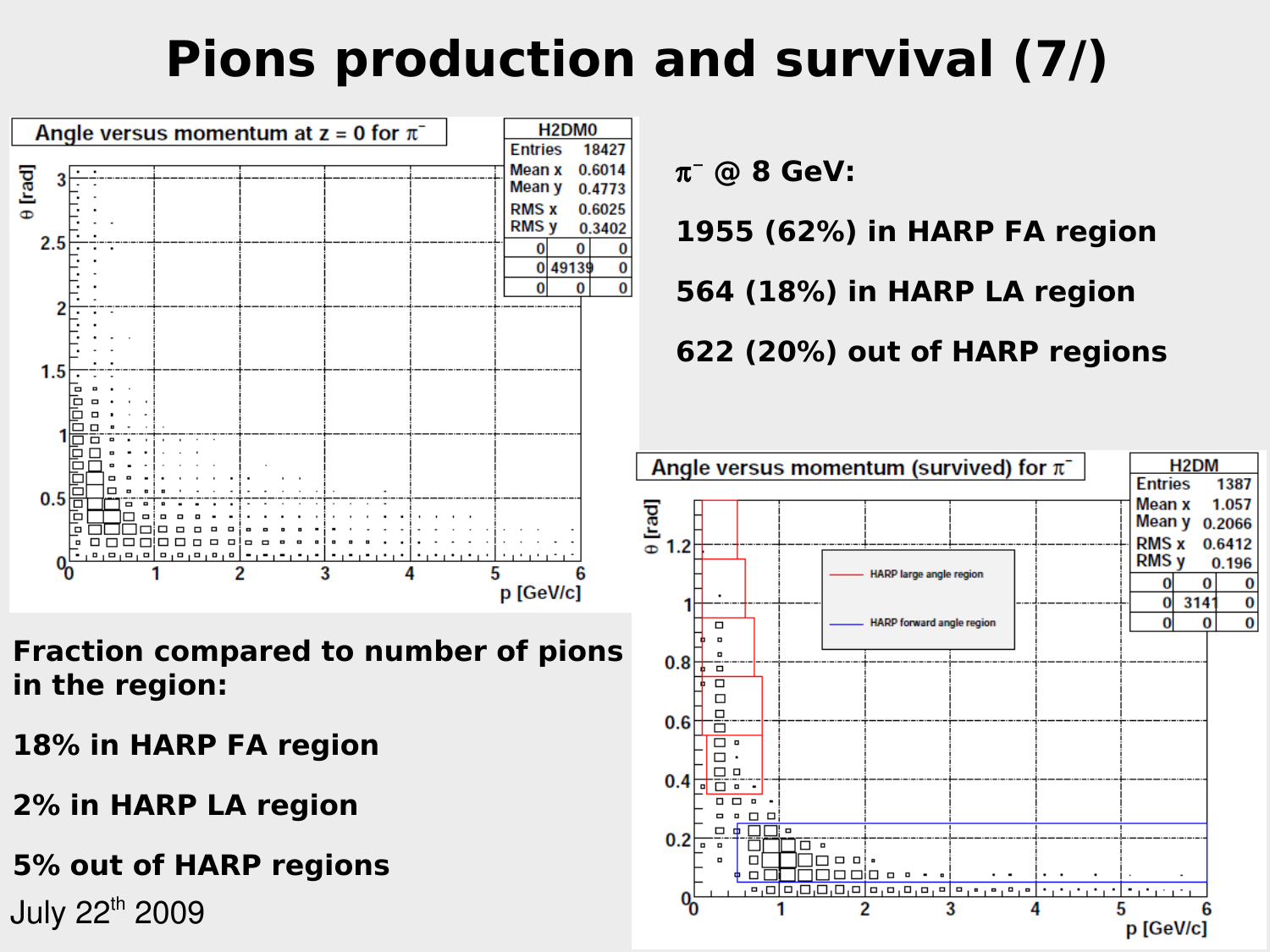## **Pions production and survival (8/)**



**Fraction compared to number of pions in the region:**

**16% in HARP FA region**

**2% in HARP LA region**

**6% out of HARP regions**

**5843 (67%) in HARP FA region**

**858 (10%) in HARP LA region**

**2245 (26%) out of HARP regions**

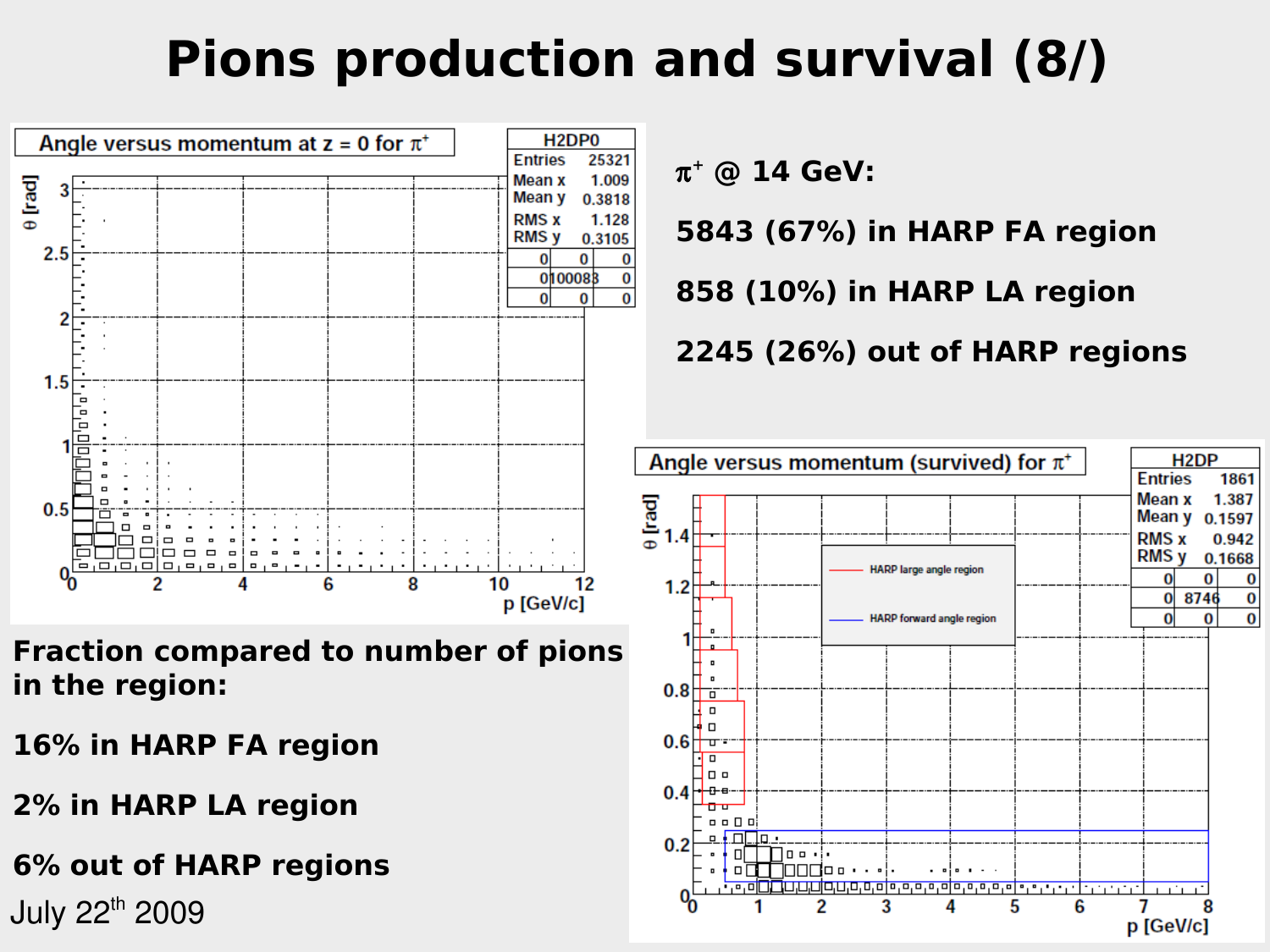## **Pions production and survival (9/)**



**Fraction compared to number of pions in the region:**

**16% in HARP FA region**

**2% in HARP LA region**

**6% out of HARP regions**

 $\pi^-$  @ 14 GeV:

**5198 (64%) in HARP FA region**

**734 (11%) in HARP LA region**

**1666 (25%) out of HARP regions**

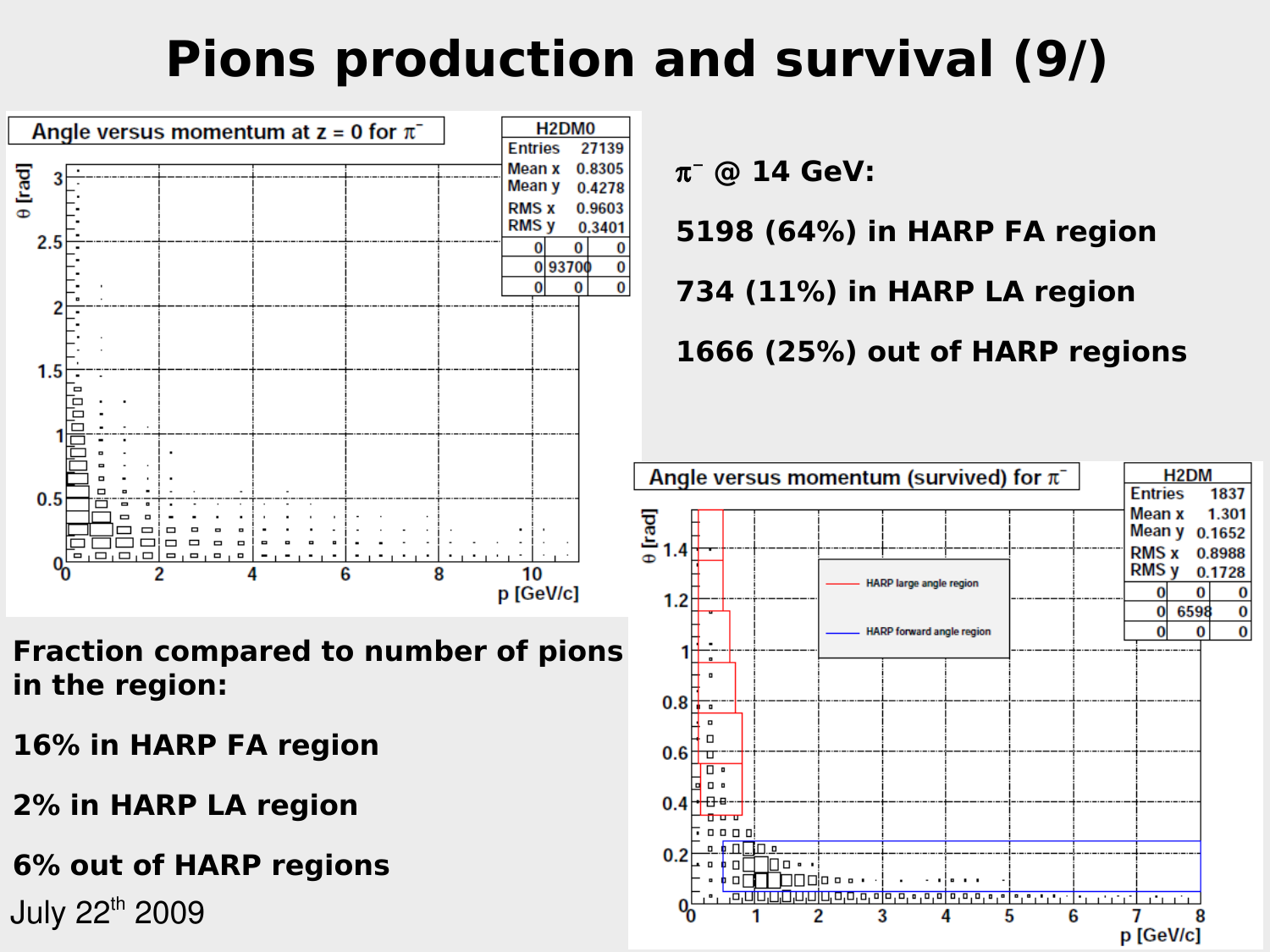### **HARP data (1/)**

Large Angle: circles are  $d^2\sigma/dp d\Omega$  [mb/(GeV/c . sr)] for  $\pi^+$  (close) and  $\pi$ -(open) integrated over  $100 < p < 700$  MeV/c and  $0.35 < \theta < 1.55$  rad.



July 22 21 th 2009 **Phys. Rev. C 77 055207 (2008)**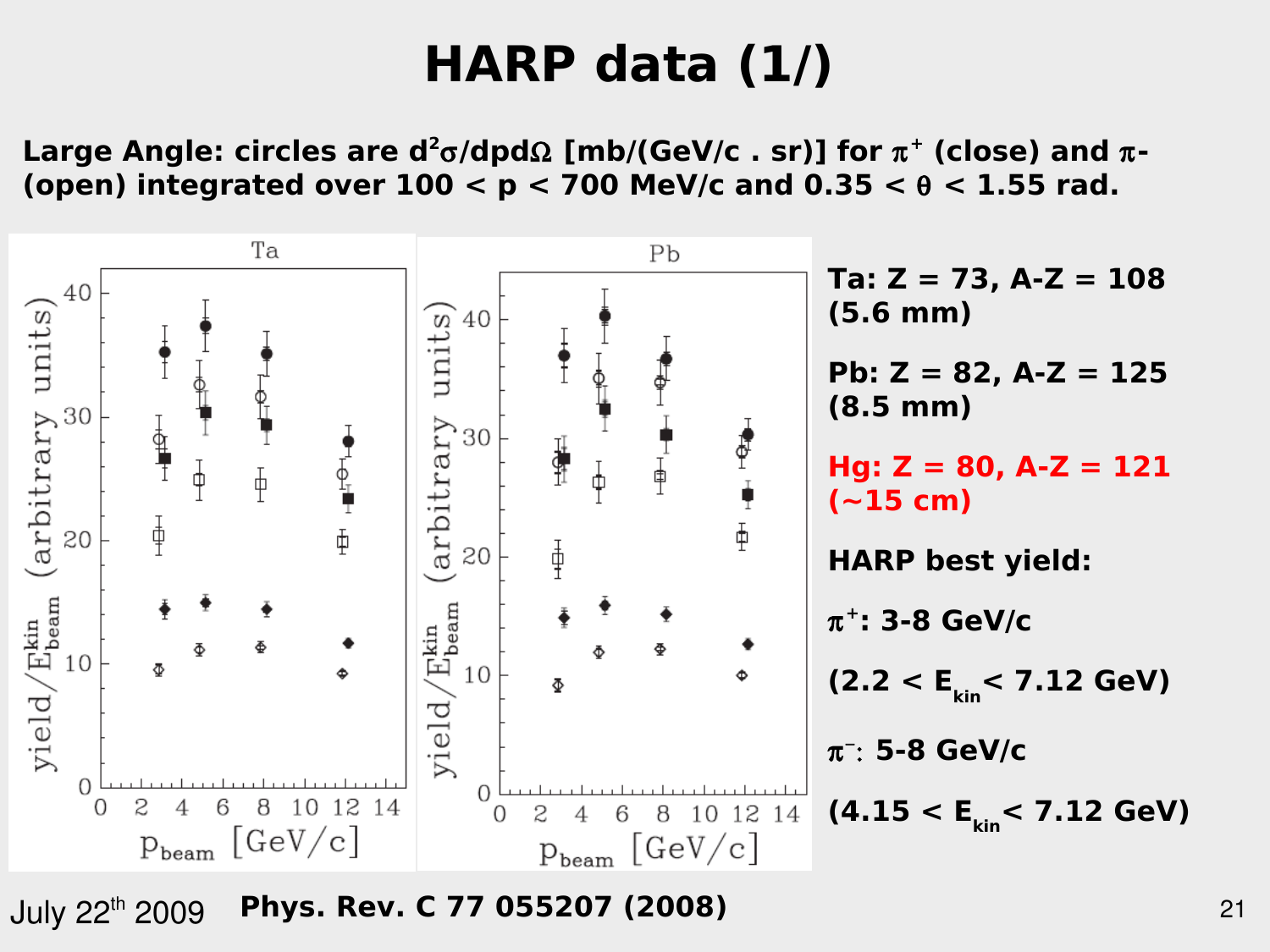### **HARP data (2/)**

**How to use HARP LA results:**

**1- Compare to yield from MARS in 100-700 GeV/c and 0.35-1.55 rad range for beam between 5-11 GeV (approx. thick target = thin target).**

 **if big difference in pion yield, use HARP data to re-weight the MC.**

**2- HARP LA paper on 100% interaction (11.14 cm Ta & 17.05 cm Pb) targets in preparation.**

**HARP FA data:**

**Paper in preparation (cf. Talk R. Schroeter)**

**waiting for cross-section to compare with MARS yields**